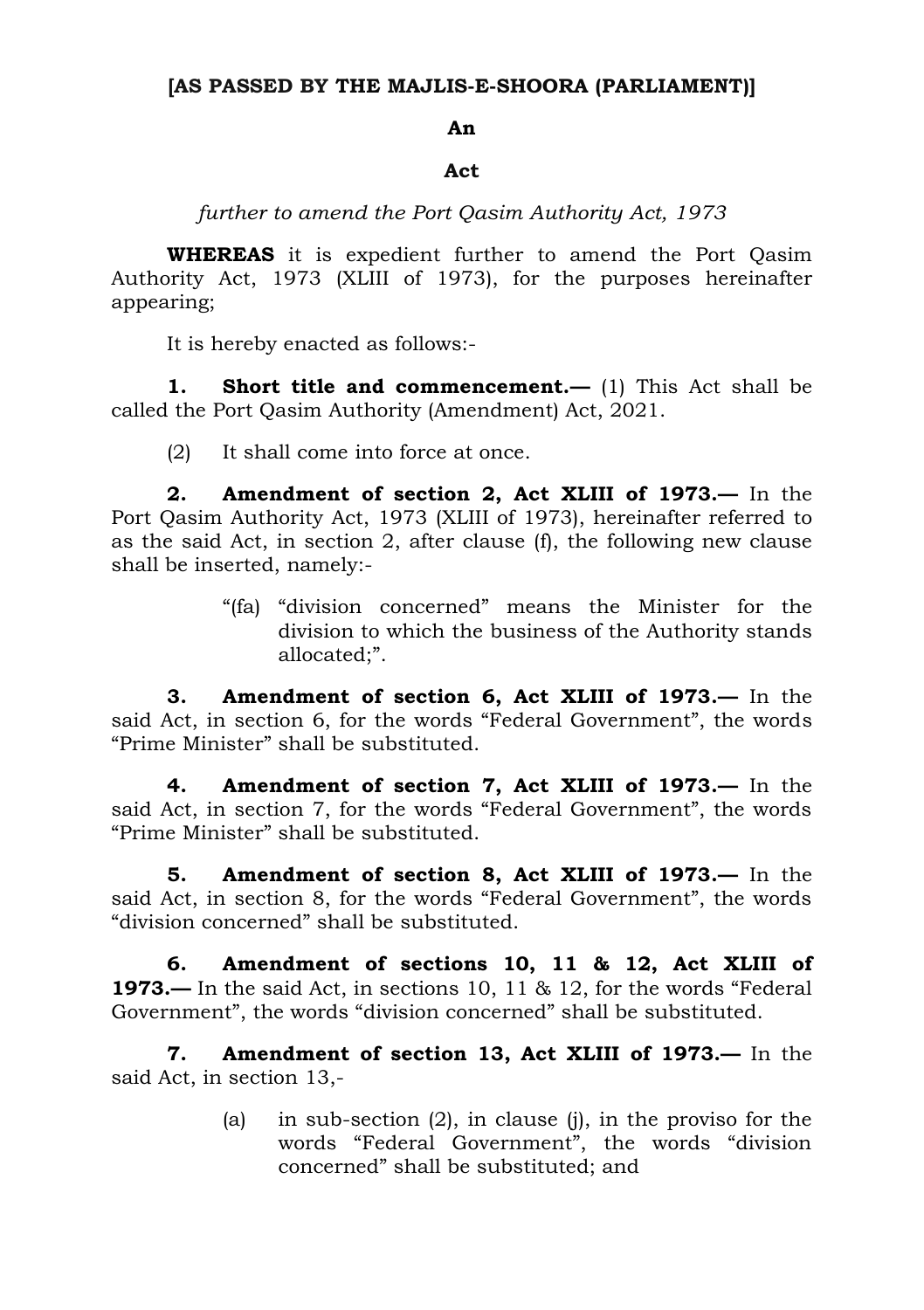(b) in sub-section (4), for the words "Federal Government", wherever occurring, the words "division concerned" shall be substituted.

**8. Amendment of section 14, Act XLIII of 1973.—** In the said Act, in section 14, for the words "Federal Government", wherever occurring, the words "division concerned" shall be substituted.

**9. Amendment of section 25, Act XLIII of 1973.—** In the said Act, in section 25, for the words "Federal Government", wherever occurring, the words "division concerned" shall be substituted.

**10. Amendment of section 26, Act XLIII of 1973.—** In the said Act, in section 26, for the words "Federal Government", wherever occurring, the words "division concerned" shall be substituted.

**11. Amendment of section 30, Act XLIII of 1973.—** In the said Act, in section 30, for the words "Federal Government", the words "division concerned" shall be substituted.

**12. Amendment of section 31, Act XLIII of 1973.—** In the said Act, in section 31, in sub-section (2), for the words "Federal Government", the words "division concerned" shall be substituted.

**13. Amendment of section 32, Act XLIII of 1973.—** In the said Act, in section 32, in sub-section (1), for the words "Federal Government", wherever occurring, the words "finance division" shall be substituted.

**14. Amendment of section 51, Act XLIII of 1973.—** In the said Act, in section 51, for the words "Federal Government", the words "division concerned" shall be substituted.

**15. Amendment of section 56, Act XLIII of 1973.—** In the said Act, in section 56, for the words "Federal Government", wherever occurring, the words "division concerned" shall be substituted.

**16. Amendment of section 57, Act XLIII of 1973.—** In the said Act, in section 57, for the words "Federal Government", wherever occurring, the words "division concerned" shall be substituted.

**17. Amendment of section 63, Act XLIII of 1973.—** In the said Act, in section 63, for the words "Federal Government", wherever occurring, the words "division concerned" shall be substituted.

**18. Amendment of section 69, Act XLIII of 1973.—** In the said Act, in section 69, for the words "Federal Government", wherever occurring, the words "division concerned" shall be substituted.